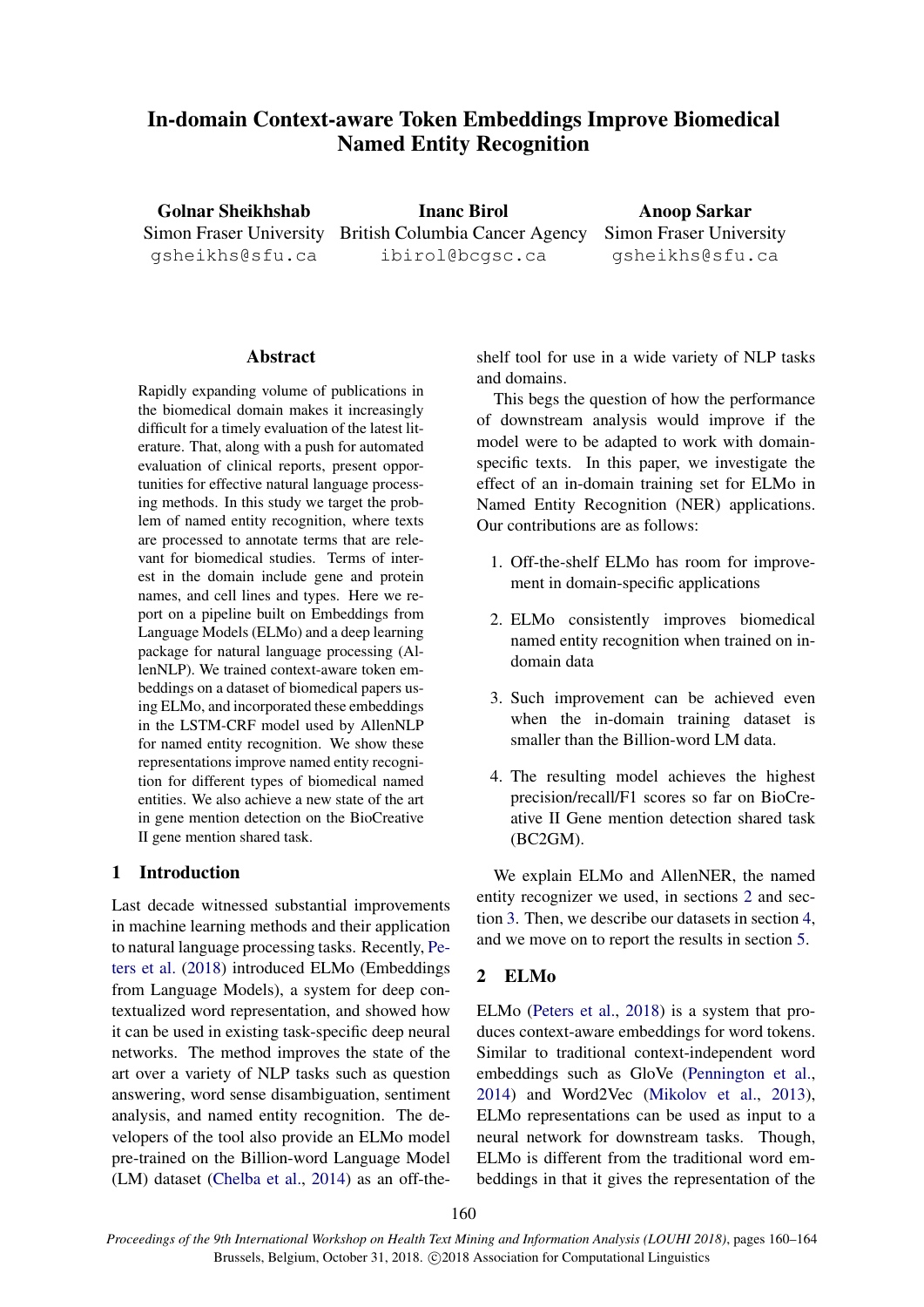

<span id="page-1-2"></span>Figure 1: ELMo is a bidirectional LSTM for language modelling where the next or precedent tokens are predicted from the softmax layers over forward and backward LSTMs respectively.

word in the context of the specific given sentence; hence it is a context-aware word token representation as opposed to a word type representation.

It is trained using a language modeling objective function, where the objective is to predict the next word in the sequence; either sequentially left to right or right to left. As such, it can be viewed as learning a token level representation of words for a task that can be trained on unannotated data. These word representations can then be used for a task that is trained on labeled data. In our case, the task is biomedical named-entity recognition.

Figure [1](#page-1-2) shows the architecture of ELMo as a recurrent language modelling network. The input to this system is a sequence of words  $w_1w_2 \ldots w_i \ldots w_n$ . First, each word is converted to a context-independent embedding by a convolutional neural network (CNN) over its characters. These character-based representations are then fed into a two-layer bidirectional long shortterm memory (LSTM) [\(Hochreiter and Schmidhu](#page-4-4)[ber,](#page-4-4) [1997\)](#page-4-4) recurrent neural network. Output of the second layers of the forward and backward LSTMs are fed to a soft-max layer to predict  $w_{i+1}$ and  $w_{i-1}$ , respectively, at each position *i*.

Task-specific learned weights can be used later to combine all layers in ELMo model at position i and form the task-specific "ELMo representation of  $w_i$ ".

[Peters et al.](#page-4-0) [\(2018\)](#page-4-0) showed that different layers in this deep recurrent model learn different aspects of a given token. The lower layers learn more syntactic features whereas higher layers learn the contextual aspects of the word. They linearly combined the layers using task-dependent weights, and their experiments show that for Named Entity Recognition tasks, the layers are combined with effectively the same weights.

## <span id="page-1-0"></span>3 Named Entity Recognition with AllenNLP

In our pipeline, we couple ELMo embeddings to AllenNLP [\(Gardner et al.,](#page-4-5) [2017\)](#page-4-5) for NER tasks.

AllenNLP uses a bidirectional two-layer LSTM-CRF [\(Lample et al.,](#page-4-6) [2016\)](#page-4-6) to perform NER as a sequence tagging task. Each word is tagged with an output that marks if it is at the beginning (B), in the middle (I), at the end (E or L), or outside (O) of an entity type. One-word entities are also marked (as S or U). For example B-Gene and I-Gene stand for beginning and inside of a Gene, whereas B-DNA and E-DNA stand for beginning and ending of a DNA entity type.

AllenNLP embeds the input words using a Convolutional Neural Network over characters. [Rei](#page-4-7) [et al.](#page-4-7) [\(2016\)](#page-4-7) showed that word embeddings from character compositions outperform lookup embeddings such as word2vec, when used for named entity recognition.

AllenNLP combines the layers in ELMo Model using learned task-specific weights, concatenates the result for each token to context-independent word embeddings, and feed the concatenation into the LSTM-CRF as illustrated in Figure [2.](#page-2-1)

## <span id="page-1-1"></span>4 Datasets

We collected a focused domain-specific subset of PubMed Central (PMC) documents, and used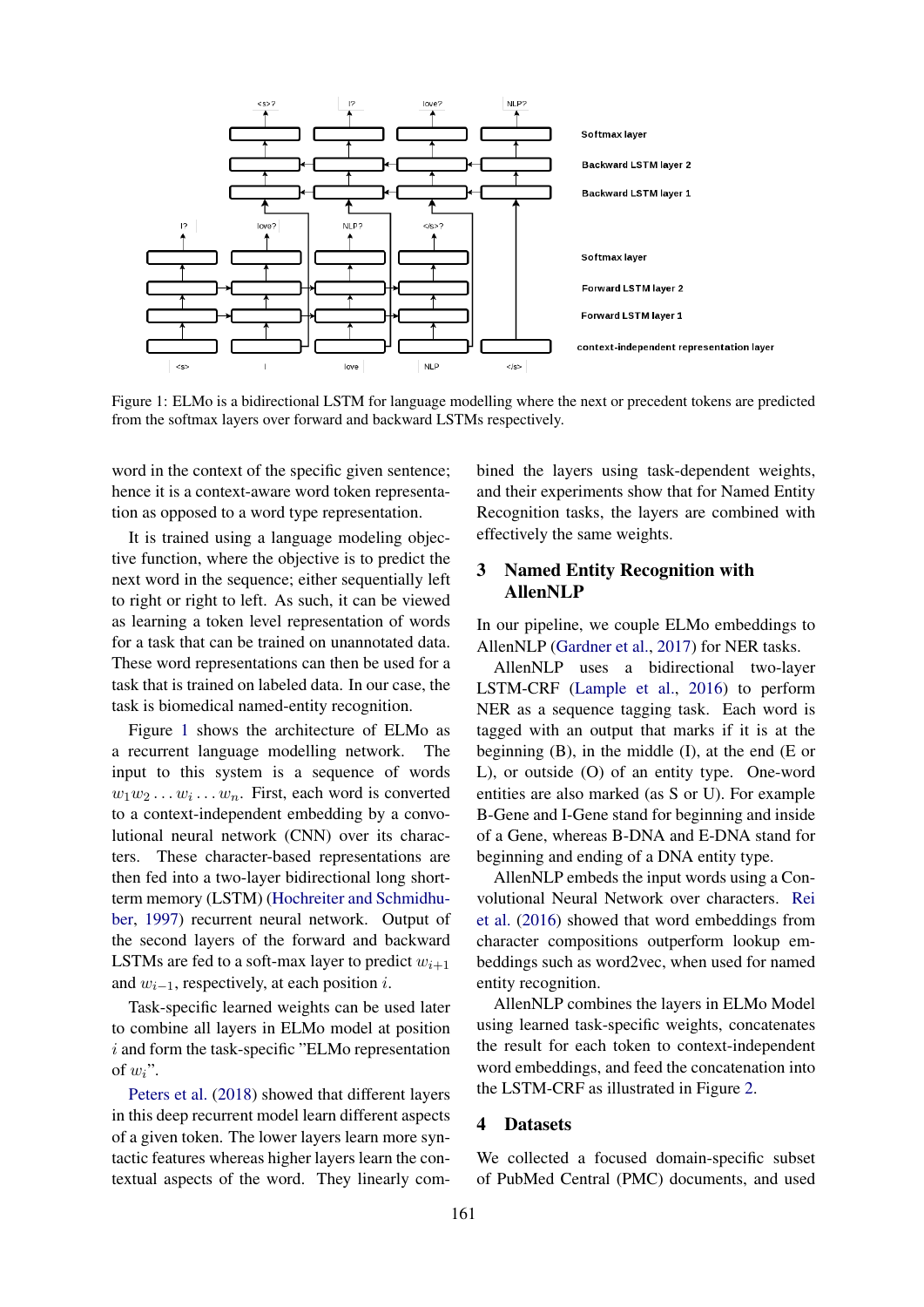

<span id="page-2-1"></span>Figure 2: Architecture of LSTM-CRF [\(Lample et al.,](#page-4-6) [2016\)](#page-4-6) with ELMo. Traditional word embeddings and ELMo representations are concatenated and fed into a bidirectional LSTM. A CRF layer on top of bidirectional LSTM takes local label dependencies into account. At training time the log likelihood of gold label sequences is maximized. At test time, Viterbi [\(Viterbi,](#page-4-8) [1967\)](#page-4-8) algorithm is used to decode the complete label sequence. -CLT in the labels of the example indicate cell\_type entity.

them for training ELMo. This dataset is described in detail in section [4.1.](#page-2-2) We report results on two benchmark datasets, which we describe in sections [4.2](#page-2-3) and [4.3.](#page-2-4)

## <span id="page-2-2"></span>4.1 ELMo Training Set

We downloaded the text files of a subset of PMC documents that are available at ftp://ftp.ncbi.nlm.nih.gov/pub/pmc in May 2018, and picked 3960 full-text documents that had a Medical Subject Heading (Mesh) term 'cancer'. We ran StanfordNLP/CoreNLP toolkit [\(Manning et al.,](#page-4-9) [2014\)](#page-4-9) on these documents for sentence splitting and tokenization. Tokens of each sentence were joined with space character in between to form the sentences in the training set. This dataset contains about 21 million tokens, and is substantially smaller than the One Billion Word Benchmark [\(Chelba et al.,](#page-4-1) [2014\)](#page-4-1) that [Peters](#page-4-0) [et al.](#page-4-0) [\(2018\)](#page-4-0) used for training ELMo but contains in-domain text that is more likely to benefit the biomedical text analysis of interest in this paper.

## <span id="page-2-3"></span>4.2 BC2GM

BC2GM is the data set for BioCreative II Gene Mention detection shared task [\(Smith et al.,](#page-4-10) [2008\)](#page-4-10). This dataset contains 15000 training and 5000 test sentences, all from PubMed abstracts. Gold annotations give the gene mentions by providing the sentence ID, the start and end characters of the mention (ignoring all space characters), and the mention itself.

### <span id="page-2-4"></span>4.3 JNLPBA

JNLPBA [\(Kim et al.,](#page-4-11) [2004\)](#page-4-11) is the dataset for a shared task on biomedical entity detection. Its training set contains 2000 GENIA [\(Kim et al.,](#page-4-12) [2003\)](#page-4-12) abstracts, which the authors had collected

by searching MEDLINE abstracts for Mesh terms 'human', 'blood cells' and 'transcription factors'. The test set contain 404 abstracts, half of which are from the same domain and the other half are from a super-domain of 'blood cells' and 'transcription factors'. The documents are annotated for protein, DNA, RNA, cell line, and cell type entity classes.

## <span id="page-2-0"></span>5 Results

Table [1](#page-3-0) shows the leading results in the literature (top four rows) in comparison with our results (bottom three rows) on BC2GM dataset.

In the year it was held, [Ando](#page-4-13) [\(2007\)](#page-4-13) had won the challenge with a semi-supervised system equipped with a lexicon and a combination of several classifiers. Gimli [\(Campos et al.,](#page-4-14) [2013\)](#page-4-14) is a supervised method based on conditional random fields (CRF) [\(Lafferty et al.,](#page-4-15) [2001\)](#page-4-15) with hand-engineered features that was the state of the art for gene mention detection before Graph-NER [\(Sheikhshab et al.,](#page-4-16) [2018\)](#page-4-16) obtained a higher F-score. GraphNER, obtained the distributions over labels from the CRF and propagated them on a graph of 3-grams similarities constructed over BC2GM.

[Rei et al.](#page-4-7) [\(2016\)](#page-4-7) set the previous state of the art on BC2GM by applying an LSTM-CRF based system with attention to characters. Our baseline, AllenNER (described in detail in section [3\)](#page-1-0) is similar to their system, except AllenNER uses a convolutional neural network (CNN) over characters instead of using attention mechanism.

Our results, the lower part of Table [1,](#page-3-0) show that using the off-the-shelf ELMo, that is trained on the one Billion word language model benchmark [\(Chelba et al.,](#page-4-1) [2014\)](#page-4-1), improves the preci-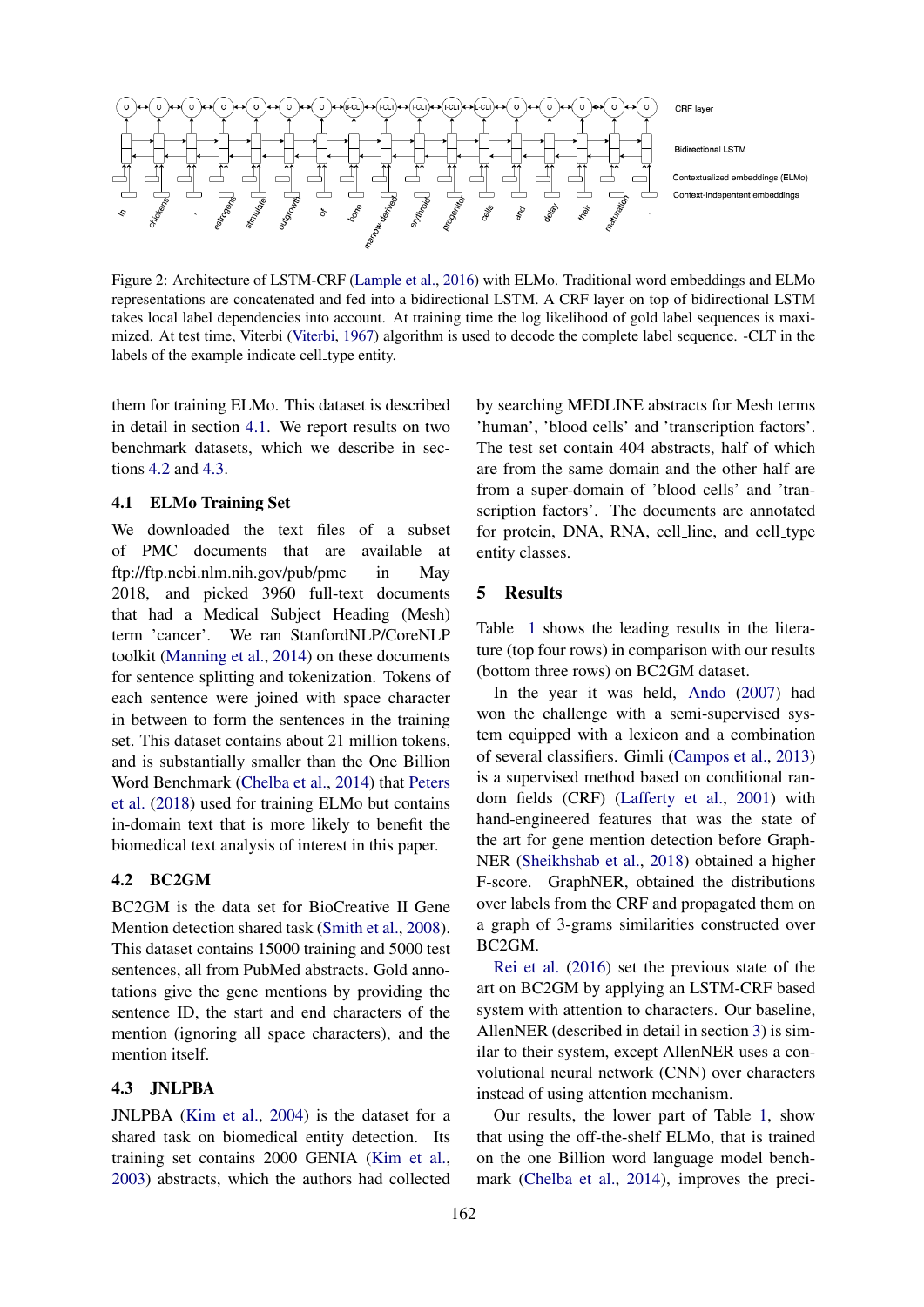| Model                             | Prec. $(\% )$ | Rec. $(\% )$ | F1(%)  |
|-----------------------------------|---------------|--------------|--------|
| Ando (2007)                       | 88.48         | 85.97        | 87.21  |
| Gimli (2013)                      | 90.22         | 84.32        | 87.17  |
| GraphNER (2018)                   | 89.18         | 85.57        | 87.34  |
| Rei et al. (2016)                 |               |              | 87.99  |
| AllenNER with no ELMo (Baseline)  | 88.05         | 88.72        | 88.39  |
| $AllenNER + off-the-shelf ELMO$   | 89.03         | 87.95        | 88.49  |
| AllenNER + ELMO Trained In-Domain | 89.86         | 89.59        | 89.72* |

Table 1: Leading results in the literature (up) in comparison with our results (down) on BC2GM dataset

| Model                             | protein | DNA   | <b>RNA</b> | cell_line | cell_type |
|-----------------------------------|---------|-------|------------|-----------|-----------|
| AllenNER with no ELMo (Baseline)  | 70.47   | 70.87 | 63.94      | 57.17     | 73.55     |
| Allen $NER + off-the-shelf ELMO$  | 69.96   | 70.56 | 65.38      | 59.70     | 73.21     |
| AllenNER + ELMO Trained In-Domain | 75.08*  | 73.13 | 65.17      | 61.15     | 75.87*    |

| Table 2: F1-scores (%) for different entity types in JNLPBA dataset |  |  |  |  |  |  |
|---------------------------------------------------------------------|--|--|--|--|--|--|
|---------------------------------------------------------------------|--|--|--|--|--|--|

sion on the expense of recall, modestly improving the F1 score. When ELMo is trained on approximately 21 million in-domain tokens both precision and recall are considerably improved resulting in a more than 1 percentage point improvement in the F1-score. A significance test using sigf (Padó, [2006\)](#page-4-17) showed that this improvement is statistically significant ( $p < 10^{-5}$ ), and the one from off-theshelf ELMo is not ( $p > 0.02$ ).

Table [2](#page-3-1) shows our F1 scores on JNLPBA. It is evident from the table that using ELMo leads to salient improvements over the baseline if it is trained in-domain. The off-the-shelf ELMo has improved the performance for RNA and cell line entity types but hurt the performance for protein, DNA, and cell type. In-domain ELMo always obtains the best performance with the exception of RNA entity type where it is competitive with offthe-shelf ELMo and considerably better than the baseline.

Statistical significance tests using sigf (Padó, [2006\)](#page-4-17) showed that most differences in Table [2](#page-3-1) are not statistically significant after Bonferroni correction for multiple testing. The only statistically significant improvements are those of in-domain ELMo for protein and cell type mention detections over both off-the-shelf ELMo and baseline. This could be due to the fact that proteins and cell types are more frequent in JNLPBA when compared to other entities. Still, it is interesting to note that in-domain trained ELMo model is consistently performed better than the alternative ELMo models in all but one NER task. Table [3](#page-3-2) shows the frequencies of different entity types in training and test sets of JNLPBA.

Our results on JNLPBA are not the state of the art. [Habibi et al.](#page-4-18) [\(2017\)](#page-4-18) report F1 scores as high as

<span id="page-3-2"></span><span id="page-3-1"></span><span id="page-3-0"></span>

| <b>Entity type</b> | <b>Training</b> | <b>Test</b> |
|--------------------|-----------------|-------------|
| protein            | 30,269          | 5,067       |
| <b>DNA</b>         | 9,533           | 1,056       |
| <b>RNA</b>         | 951             | 118         |
| cell_type          | 6,718           | 1,921       |
| cell_line          | 3,830           | 500         |

Table 3: Frequencies of different entity types in training and test sets of JNLPBA

77.25% for protein and 63.31% for cell line entity types when they use word embeddings trained on the union of (nearly 23 million) PubMed abstracts, (nearly 700,000) PMC full articles, and (approximately four million) English Wikipedia articles as input to an LSTM-CRF. Nevertheless, our results show the positive effect of using in-domain trained ELMo representations compared to a very strong baseline. We believe new state of the art will be achieved if in-domain ELMo representations are used to augment current state-of-the-art systems.

#### 6 Conclusion

We show that token level context-aware embeddings trained on an auxiliary task of language modeling using the ELMo toolkit can be used to consistently improve biomedical named entity recognition tasks, but only when the pre-trained embeddings are trained on in-domain biomedical data. Using this technique we produce a new state of the art result on the BioCreative II dataset for gene mention detection.

#### Acknowledgments

The authors thank the funding organizations, Genome Canada, British Columbia Cancer Foundation, and Genome British Columbia for their